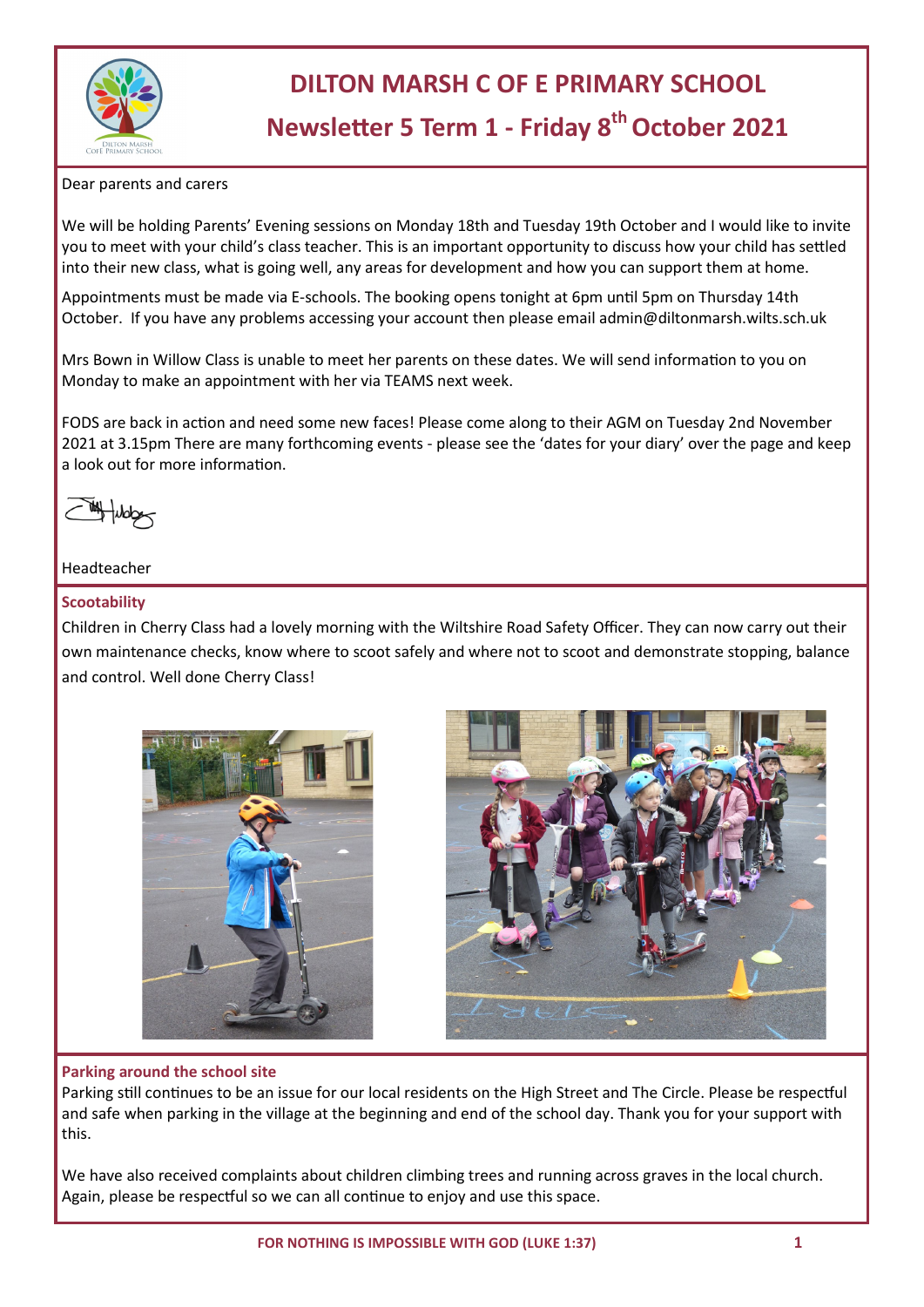### **Let's celebrate!**

#### *Headteacher's Awards*

- Hannah (Chestnut Class) for superb presentation in maths when using column addition.
- Layla (Cherry Class) for using some fabulous adjectives for her 'wanted' poster for the wolf.

#### *Stars of the week:*

| Lime Class            | Chasie for trying so hard this week.                                                      |  |  |  |
|-----------------------|-------------------------------------------------------------------------------------------|--|--|--|
| <b>Cherry Class</b>   | Emily for always showing respect by consistently using her manners and positive attitude. |  |  |  |
| <b>Ash Class</b>      | Elize for always being so helpful.                                                        |  |  |  |
| <b>Willow Class</b>   | Leo for being consistent with all his learning this week.                                 |  |  |  |
| <b>Chestnut Class</b> | Isabelle for always being so kind and polite in class with a sunny attitude.              |  |  |  |
| <b>Beech Class</b>    | Rhys for always making the right choices.                                                 |  |  |  |
| <b>Oak Class</b>      | Leon for always doing the right thing at the right time.                                  |  |  |  |



#### *Dilton's Maths Magicians:*

| Lime Class            | Tilly for number formation.                                                             |  |  |  |
|-----------------------|-----------------------------------------------------------------------------------------|--|--|--|
| <b>Cherry Class</b>   | Finley J for showing perseverance and confidence in our maths quiz this week.           |  |  |  |
| <b>Ash Class</b>      | Esme for persevering and completing lots of the challenges.                             |  |  |  |
| <b>Willow Class</b>   | Pierre for great perseverance in using column method this week.                         |  |  |  |
| <b>Chestnut Class</b> | Honor for her excellent learning in school and even asking to take extra learning home. |  |  |  |
| <b>Beech Class</b>    | Cameron for making an extra effort this week and completing many challenges.            |  |  |  |
| <b>Oak Class</b>      | Solomon for quiet perseverance.                                                         |  |  |  |

## *House Points*

| <b>Hawk</b> | <b>Kestrel</b> | <b>Falcon</b> | Merlin <sup>'</sup> |
|-------------|----------------|---------------|---------------------|
| 12          | 13             |               |                     |

#### **Perseverance**



Emily from Cherry Class has been busy performing ballet shows at the Athenaeum, Warminster.The show 'All Aboard' has been on hold since April 2020! It was the first show to go ahead in the theater since lock down so it was a great feeling for everyone. Well done Emily!